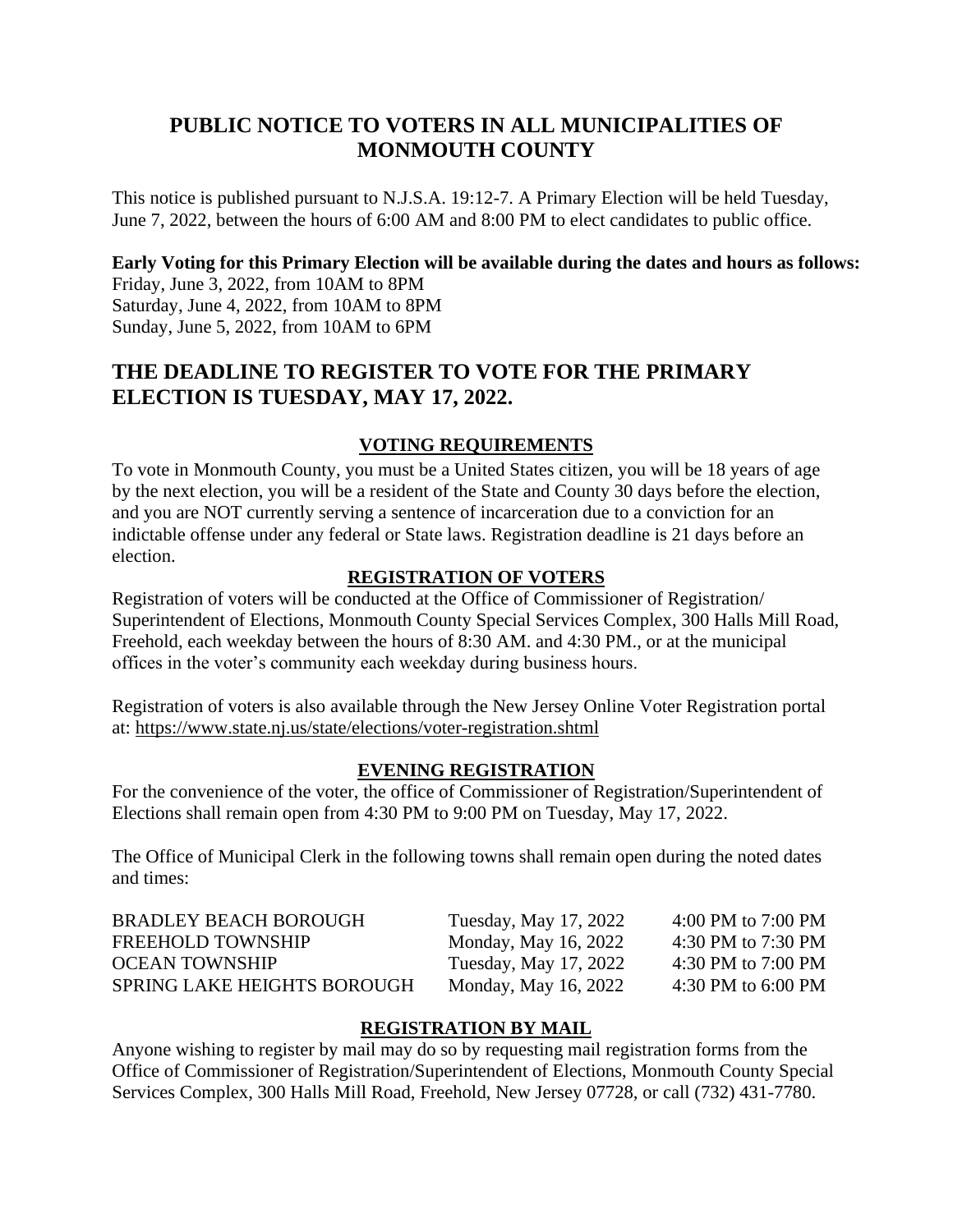## **ATTENTION VOTERS WHO HAVE MOVED**

If you are a registered voter in Monmouth County and have moved within the County, you should submit a change of address with the Commissioner of Registration, 300 Halls Mill Road, Freehold, NJ, 07728 phone #732-431-7780.

If you are a registered voter who has moved within the County, and you did not notify the County Commissioner of Registration of your new address, you will be permitted to vote at this election as follows: (1) Go to the polling place for the election district in which you reside on election day. (2) Tell the District Election Board Member that you are registered to vote, but have moved within the County. (3) You will be permitted to vote by provisional ballot. You will need to provide your name, current and old addresses, date of birth and signature on the envelope provided with the ballot. You may call the Commissioner of Registration or your Municipal Clerk to determine your proper polling place location.

## **NOTE: HAVA (Help America Vote Act) REQUIREMENTS**

First-time "Mail-in" registrants, voting in a Federal Election, **MUST** provide **I.D.** before voting.

Under New Jersey law you have the right to vote in privacy, to have a reasonable amount of time to vote, to receive a replacement ballot if you spoil the first one, and to bring written material into the polling place for your personal use.

A "Voter's Bill of Rights" will be prominently displayed at your polling place. If you believe that your right to vote has been violated in any way, you should immediately notify your county Board of Elections or county Superintendent of Elections.

"Pursuant to provisions of the Voting Accessibility for the Elderly and Handicapped Act of 1984" (Public law 98-435), a telecommunication device for the deaf (TDD) is maintained at the Election Division, Department of State, Trenton, New Jersey.

Persons wishing to utilize this service to obtain general voter information may do so by dialing 1-800-292-0039 or the Monmouth County Board of Elections at 732-431-7802 x7150.

## **MONMOUTH COUNTY**

1 U.S. Congress  $(3<sup>rd</sup>, 4<sup>th</sup>$  and  $6<sup>th</sup>$  Congressional Districts) 1 Monmouth County Sheriff 2 Members of the Board of County Commissioners

## **MUNICIPAL OFFICES TO BE FILLED**

| <b>Allentown Borough</b>          | 2 Borough Council - Full Term    |
|-----------------------------------|----------------------------------|
| <b>Atlantic Highlands Borough</b> | 2 Borough Council - Full Term    |
| <b>Belmar Borough</b>             | 1 Mayor - Full Term              |
|                                   | 2 Borough Council - Full Term    |
| <b>Brielle Borough</b>            | 2 Borough Council - Full Term    |
| <b>Colts Neck Township</b>        | 1 Township Committee - Full Term |
| <b>Eatontown Borough</b>          | 1 Mayor - Full Term              |
|                                   | 2 Borough Council - Full Term    |
| Englishtown Borough               | 2 Borough Council - Full Term    |
| Fair Haven Borough                | 1 Mayor - Full Term              |
|                                   | 2 Borough Council - Full Term    |
|                                   |                                  |